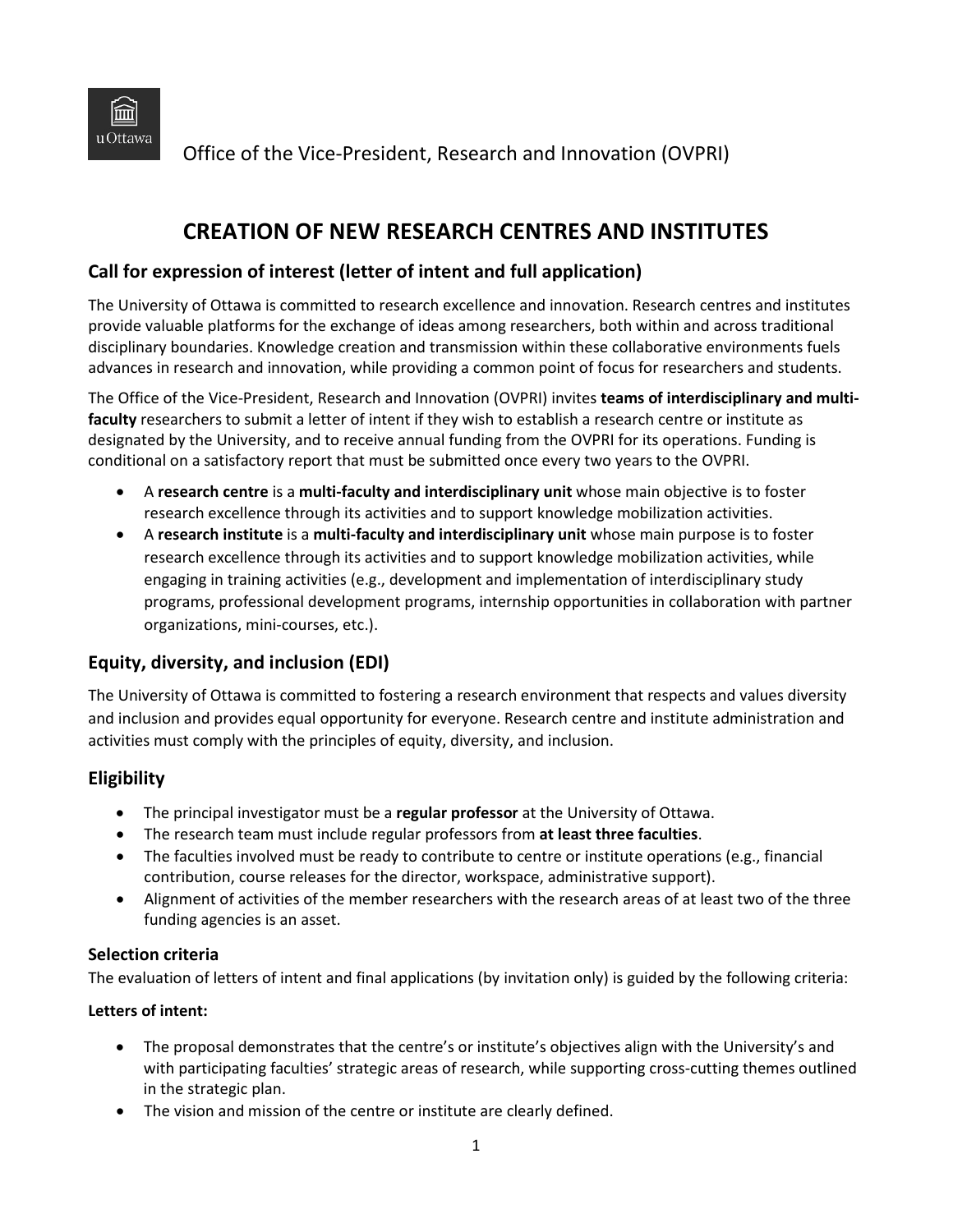- The centre or institute brings together a critical mass of researchers as part of an **interdisciplinary** research program and adds value to the research activities beyond what might be expected from each of its individual members.
- The proposal is strongly supported by at least three faculties, and if applicable, by one or more affiliated hospital research institutes.

#### **Final applications (maximum of two, by invitation only)**

In addition to the above-mentioned criteria, the final application must demonstrate that the centre or institute:

- Has a core of permanent members who will enhance long-term collaborations between members (including co-publications and co-supervision).
- Will contribute to the training of graduate students and postdoctoral fellows.
- Has strong potential and a well-defined strategy to develop large-scale projects with external funds.
- Will facilitate cooperation with scholars from other universities and/or institutions and collaborations with industry partners or community groups.
- Is based on a governance structure that includes the active participation of many members.
- Has a plan to ensure that the centre or institute is financially sustainable and can secure sufficient funding to support its operations and research activities (e.g., through grants, contracts or external donations).
- Has resources designated according to its needs, such as space, administrative and technical staff or shared equipment.

#### **How to apply**

Interested research teams must submit a letter of intent, according to the guidelines outlined in **Appendix 1**. Only teams whose letters of intent have been selected are invited to apply, according to the guidelines outlined in **Appendix 2**.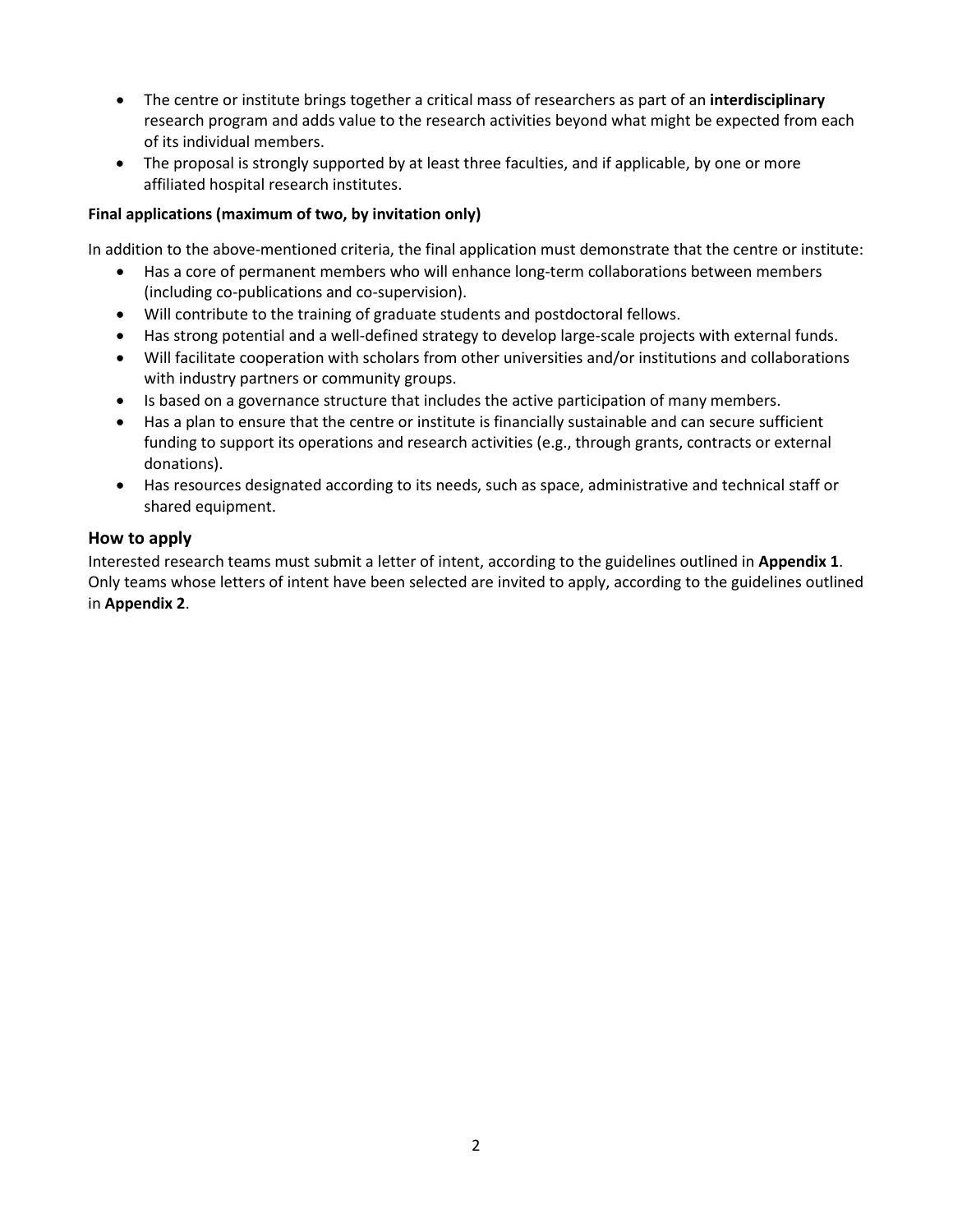## **Appendix 1**

## **Guidelines for the creation of a research centre or an institute — Letter of intent (maximum three pages + letter of support)**

### **1. Name of principal investigator**

Name, title and academic affiliations

#### **2. Name of the research centre or institute**

The proposed name of the research centre or institute should be provided in English and in French.

### **3. Description and rationale (two pages)**

Briefly describe the objectives and vision of the research centre or institute and explain how they relate to the University's strategic areas of research as well as to the strategic plan of each participating faculty. Explain the importance of establishing this centre or institute in light of what already exists nationally. Indicate how the centre or institute will promote its researchers and what benefits are expected for the University and society. Justify the creation of the centre or institute by describing the current expertise at the University of Ottawa on which it is based.

### **4. People consulted, including the list of founding members: names, titles, academic affiliations (one page)**

Briefly describe the consultation process undertaken at this stage and indicate the members who have confirmed their intention to actively engage in the governance and/or activities of the centre, as well as their affiliations.

## **5. Letters of support**

Include one letter of support for the creation of the centre or institute signed by the dean of the host faculty. The letter must indicate which faculties have confirmed their interest in supporting the creation of this centre or institute.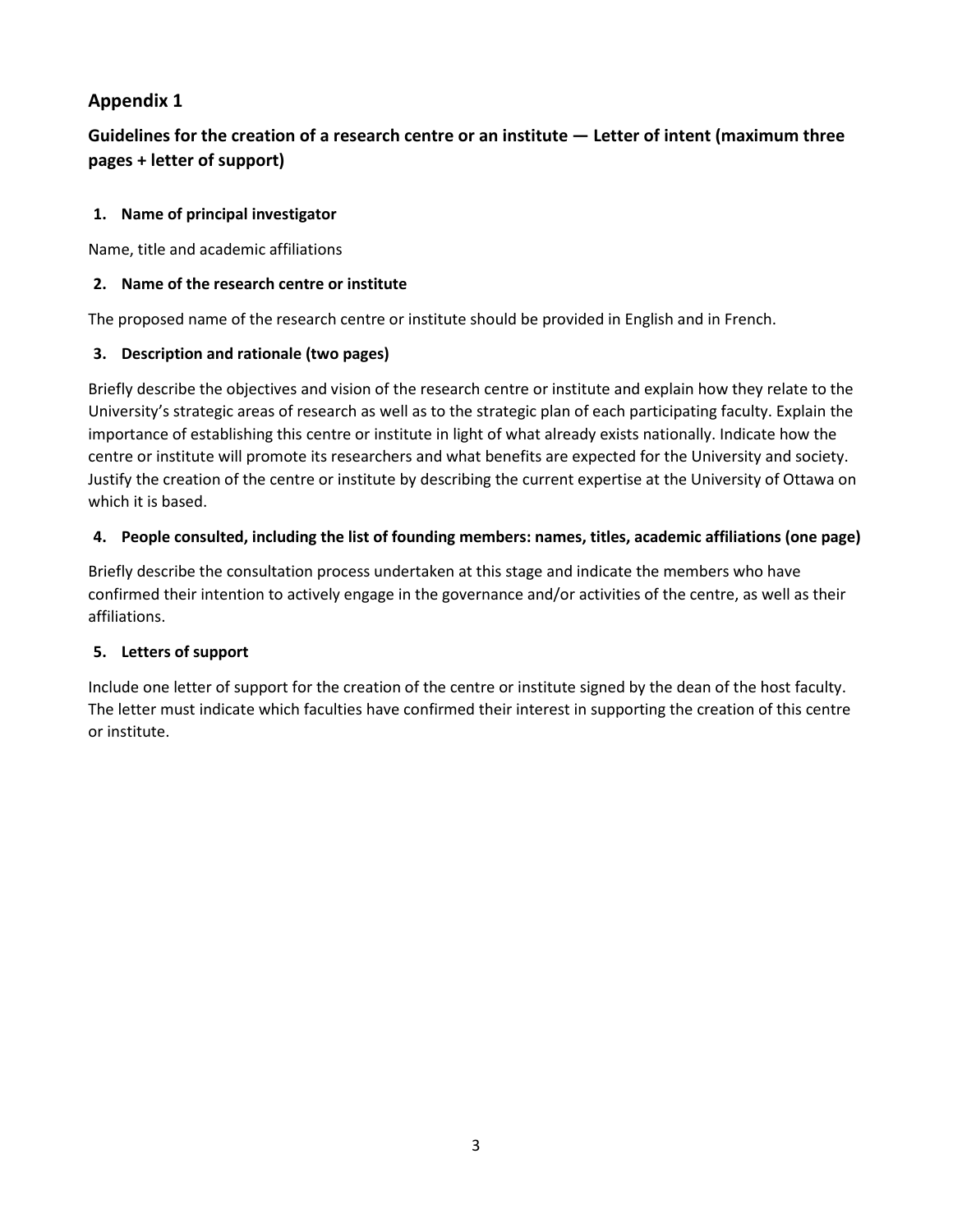## **Appendix 2**

## **Guidelines for the creation of a research centre or institute — Final application (by invitation only) (maximum 10 pages + appendices + letters of support)**

#### **1. Name of principal investigator**

Name, title and academic affiliation

#### **2. Name of the research centre or institute**

The proposed name of the research centre or institute should be provided in English and in French.

### **3. Description and rationale**

Describe the objectives and vision of the research centre or institute and explain how they relate to the University's strategic areas of research and to the strategic plan of each participating faculty. Explain the importance of establishing this centre or institute at the time of application, by comparing it with what already exists nationally and internationally. Indicate how the centre or institute will promote its researchers and the benefits that can be expected for the University and society. Justify the creation of the centre or institute by describing the current expertise at the University of Ottawa and the initiatives on which it is based.

### **4. Governance**

Describe the governance structure and procedures, as well as the operational plan and the role of proposed committees, including any external committees, if applicable (Provide an organizational chart if possible.).

Confirm the name of the professor approved by the participating faculties and members to act as the centre or institute director for the first five-year term.

For subsequent terms, the process of reappointing the director or selecting a new director must be initiated in accordance with the *Guidelines for the creation and management of research centres and institutes*, as per the official designation of the body.

## **5. Members**

Describe the different categories of members (see Appendix 3) and their roles. Include the list of founding members in an appendix, with their affiliations and areas of expertise. Briefly indicate how they will participate in interdisciplinary research.

## **6. Infrastructure and resources**

Submit an inventory of currently available infrastructure and resources. Include a list of future needs (e.g., space, administrative support, teaching releases).

## **7. Budget**

Submit a preliminary operating budget for the first five years detailing all anticipated expenses and sources of revenues, including fundraising, in-kind contributions, donations, etc.. Research centres and institutes are expected to strive for financial autonomy as much as possible.

## **8. Letters of support**

Include a letter of support for the establishment of the centre or institute signed by the dean of each participating faculty. These letters must clearly indicate the financial and in-kind contributions of each of the faculties. The letter from the host faculty must include support for the appointment of the director through a teaching release.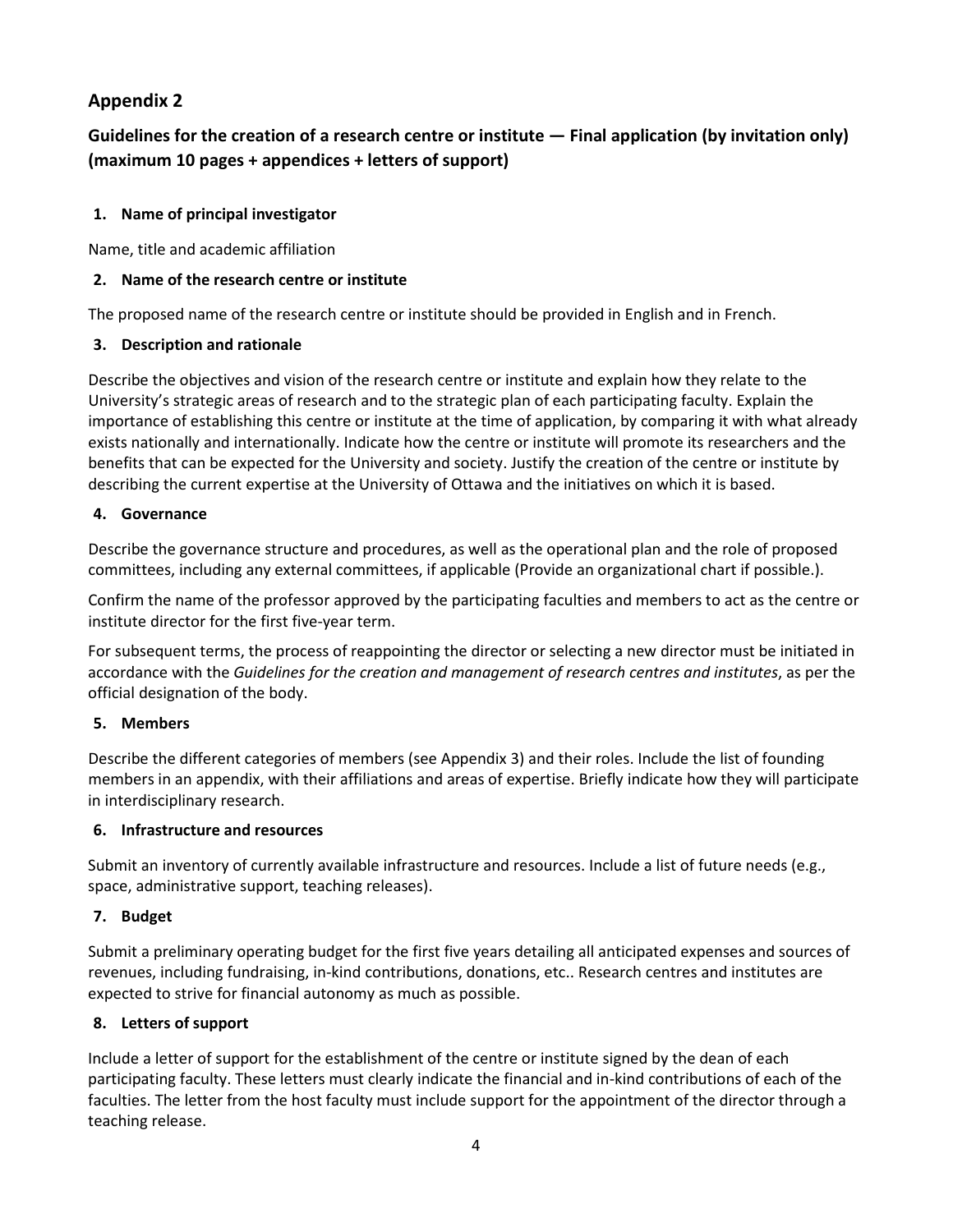As well, you may include letters from stakeholders, for example, external partners and potential sponsors (optional).

### **9. Appendices**

- List of confirmed founding members with titles, academic affiliations, and areas of expertise (mandatory)
- List of members external to the University of Ottawa: confirmed or potential (optional)
- For an institute: brief description of the training offered (optional)